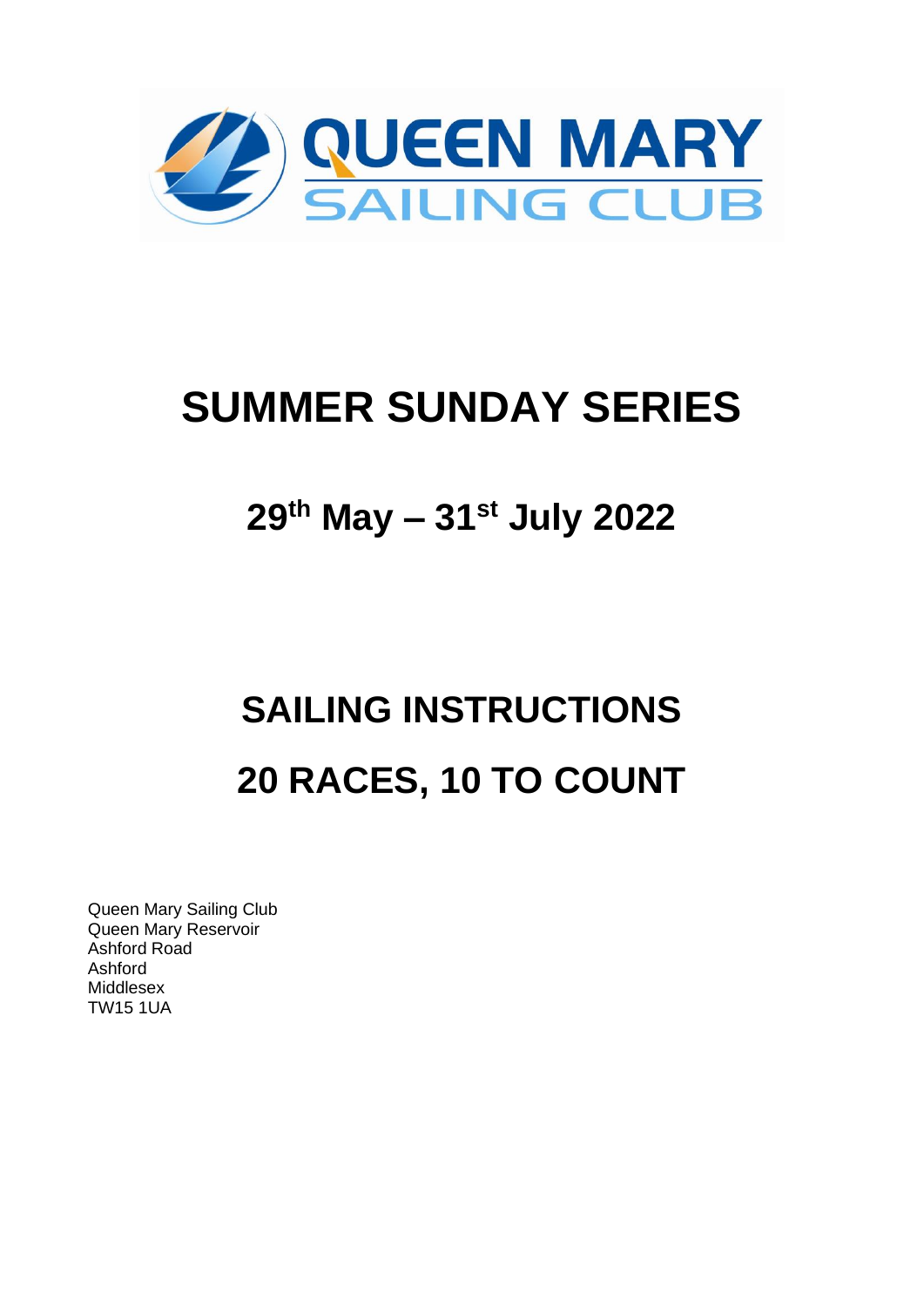## **QUEEN MARY SAILING CLUB SUMMER SUNDAY SERIES SAILING INSTRUCTIONS**

#### **1. RULES**

1.1. **Keeping Clear:** Boats shall keep clear of barges and motor vessels that are restricted in their ability to manoeuvre. When a boat finds herself otherwise unable to keep clear of such a vessel she may use propulsion, such as paddling or rocking, provided she does not gain a significant advantage in the race (RRS 42.3(i)).

#### **2. CHANGES TO SAILING INSTRUCTIONS**

2.1 Any change to the Sailing Instructions will be posted not less than 60 minutes before the scheduled warning signal of the first race on the day on which it will take effect, except that any change to the schedule of races (see NOR 9) will be posted by 18:00hrs on the Sunday before it will take effect.

## **3 COMMUNICATIONS WITH COMPETITORS**<br>**3.1** Notices to competitors will be posted on the c

- Notices to competitors will be posted on the official notice board located on the upper deck of the Clubhouse
- 3.2 The race office is located at the Queen Mary Club office, telephone number: 01784 248881, email: sailingsecretary@queenmary.org.uk.

#### **4. CODE OF CONDUCT**

4.1 [DP] Competitors shall comply with reasonable requests from race officials.

#### **5. SIGNALS MADE ASHORE**

- 5.1. Signals made ashore will be displayed on the Clubhouse flagpole.
- 5.2. When flag AP is displayed ashore, '1 minute' is replaced with 'not less than 30 minutes' in Race Signals AP. This changes Race Signals AP.

#### **6***.* **SCHEDULE**

See NOR 9.

#### **7. CLASS FLAGS**

Class flags will be:

| <b>FLEET</b>                             | <b>CLASS WARNING FLAG</b> |
|------------------------------------------|---------------------------|
| ILCA 7/LASER STANDARD,                   | <b>ILCA</b>               |
| ILCA 6/LASER RADIAL                      |                           |
| FAST WINDWARD/LEEWARD (inc. RS400)       | <b>NUMERAL 3</b>          |
| <b>FAST HANDICAP &amp; SLOW HANDICAP</b> | NO.3 (DEFACED GREEN)      |

#### **8. RACING AREA**

The racing area will be indicated on the Daily Information Board located outside the Club office on the upper deck of the Clubhouse.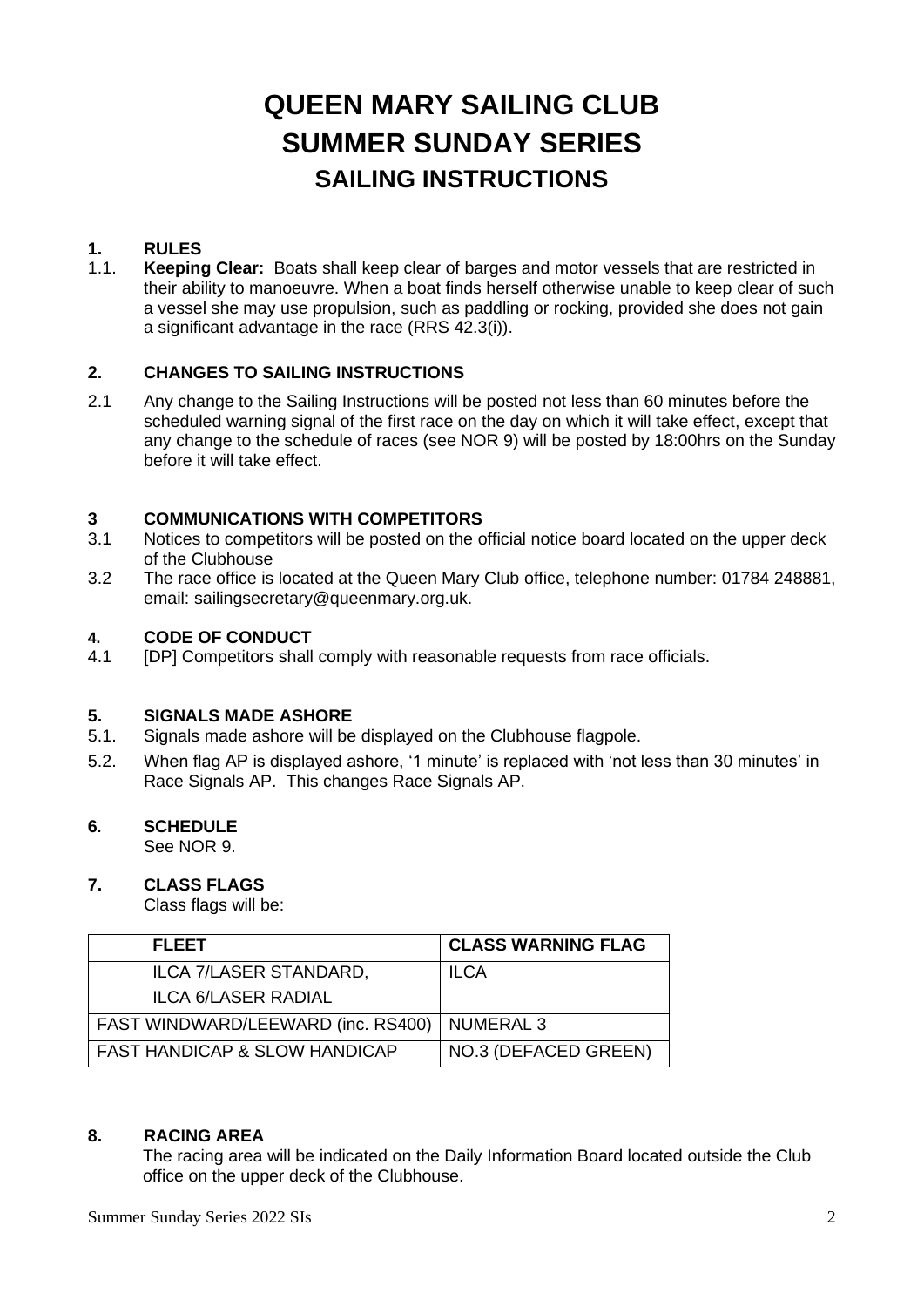#### **9. COURSES**

9.1. The diagrams in Appendix 1 show the courses, the order in which marks are to be passed and the side on which each mark is to be left.

Start 1, ILCA 7/Laser Standard and ILCA 6/Laser Radial fleets will sail Course J Start 2, Fast Windward/Leeward (inc. RS400) fleet will sail Course L Start 2, Fast Handicap and Slow Handicap fleets will sail Course J

9.2. The courses and number of rounds to be sailed will be displayed on the stern of the Race Committee Boat with

Start 1, ILCA 7/Laser Standard and ILCA 6/Laser Radial fleets on the left. Start 2, Fast Windward/Leeward (inc. RS400) fleet in the middle. Start 2, Fast Handicap and Slow Handicap fleets on the right.

9.3. The Slow Handicap fleet will sail one round less than the number displayed for their start.

#### **10. MARKS**

- 10.1. The windward mark of the designated course will fly a yellow flag. The gybe or wing mark will fly a green flag and the leeward mark will fly a pink flag.
- 10.2. The starting mark will be a spherical buoy flying a red flag.
- 10.3 The finishing mark will be a spherical buoy flying a blue flag.

#### **11. OBSTRUCTIONS**

The following areas are obstructions and boats shall not sail in those areas at any time: (a) at the recovery plant on the western wall of the reservoir, the area bounded by the dredger's anchor buoys;

(b) at the southern end of the bund, the shallows bounded by yellow/black or orange buoys, and the area bounded by the dredger's anchor buoys;

(c) if a dredger is at any time located somewhere on the reservoir other than as described in  $(a)$  and  $(b)$  above, the area bounded by its anchor buoys;

(d) at the outlet at the north east corner of the reservoir, the area bounded by round yellow buoys.

#### **12. THE START**

- 12.1. Races will be started by using RRS 26 with the warning signal made 5 minutes before the starting signal. The preparatory signal will be made 4 minutes before the starting signal and the preparatory flag removed 1 minute before the start.
- 12.2. The starting line is between a staff displaying an orange flag on the Race Committee Boat at the starboard end and the course side of the port end starting mark.
- 12.3 [DP] Boats whose warning signal has not been made shall avoid the starting area during the starting sequence for other races.
- 12.4 In the event of a general recall the First Substitute will be flown for no more than 2 minutes and lowered without a sound signal. A recalled start or starts will be restarted (in their original order if more than one) with a new warning signal at the end of the starting sequence. This changes RRS 29.2.
- 12.5 A boat that does not start within 4 minutes after her starting signal will be scored DNS without a hearing. This changes RRS A5.1 and A5.2.

#### **13. CHANGE OF THE NEXT LEG OF THE COURSE**

Course marks may be moved by no more than 150 metres during a race but flag C will not be displayed nor will information regarding the change be displayed. This changes RRS 33.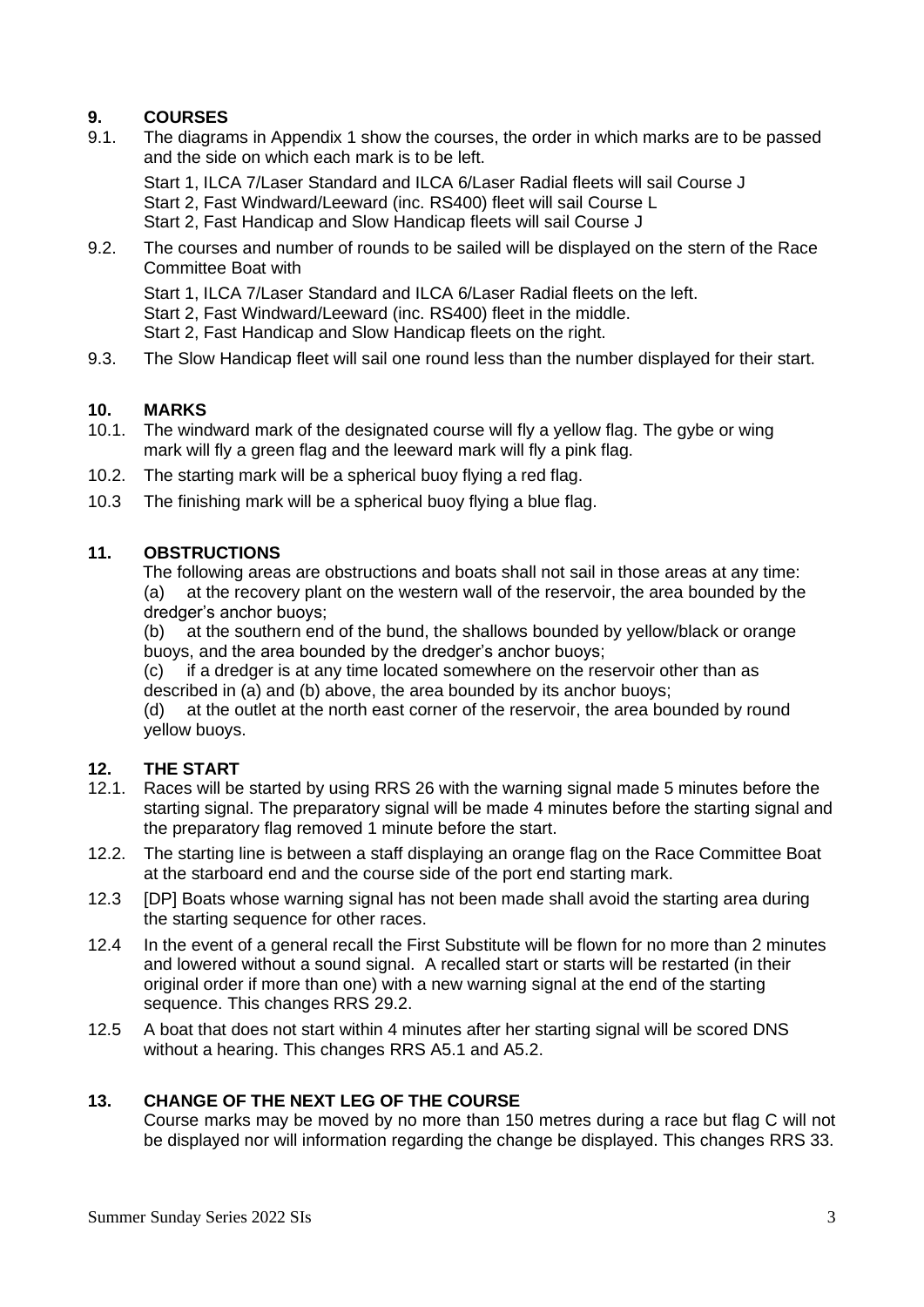#### **14. THE FINISH**

- 14.1 The finishing line will be between a staff displaying a blue flag on the Race Committee Boat at the starboard end and the course side of the port end finishing mark.
- 14.2 RRS 32.2 will apply and, in addition, if the Race Committee signals a shortened course (displays flag S with two sounds), when the leading boat is approaching the leeward mark, boats shall pass the leeward mark to port and continue to the finishing line as described in SI 14.1. This changes RRS 32.2.

#### **15. NOT USED**

#### **16. TIME LIMITS**

- 16.1 The race time limit for each fleet will be 75 minutes from the starting signal for that fleet.
- 16.2 The finishing period for each fleet will be 15 minutes after the first boat in that fleet sails the course and finishes within the race time limit. This period may be extended at the discretion of the Race Officer.
- 16.3 A boat failing to finish within the finishing period for its fleet will be scored DNF without a hearing. The Race Officer may, during such finishing period, display flag W to boats on the course in which case they will be given a place based on their position at that time and scored accordingly. This changes RRS 35, A5.1 and A5.2 (as changed by A5.3).

#### **17. HEARING REQUESTS**

- 17.1 Protests shall be written on forms available from the Club office and shall be delivered there within 60 minutes of the finishing time of the last boat in that fleet in the last race of the day.
- 17.2 Protests will be heard in approximately the order of receipt as soon as possible.

#### **18. NOT USED**

#### **19. SAFETY REGULATIONS**

19.1. By booking a racing session, competitors agree to follow the Guidance for Observing COVID-19 Restrictions on the booking page.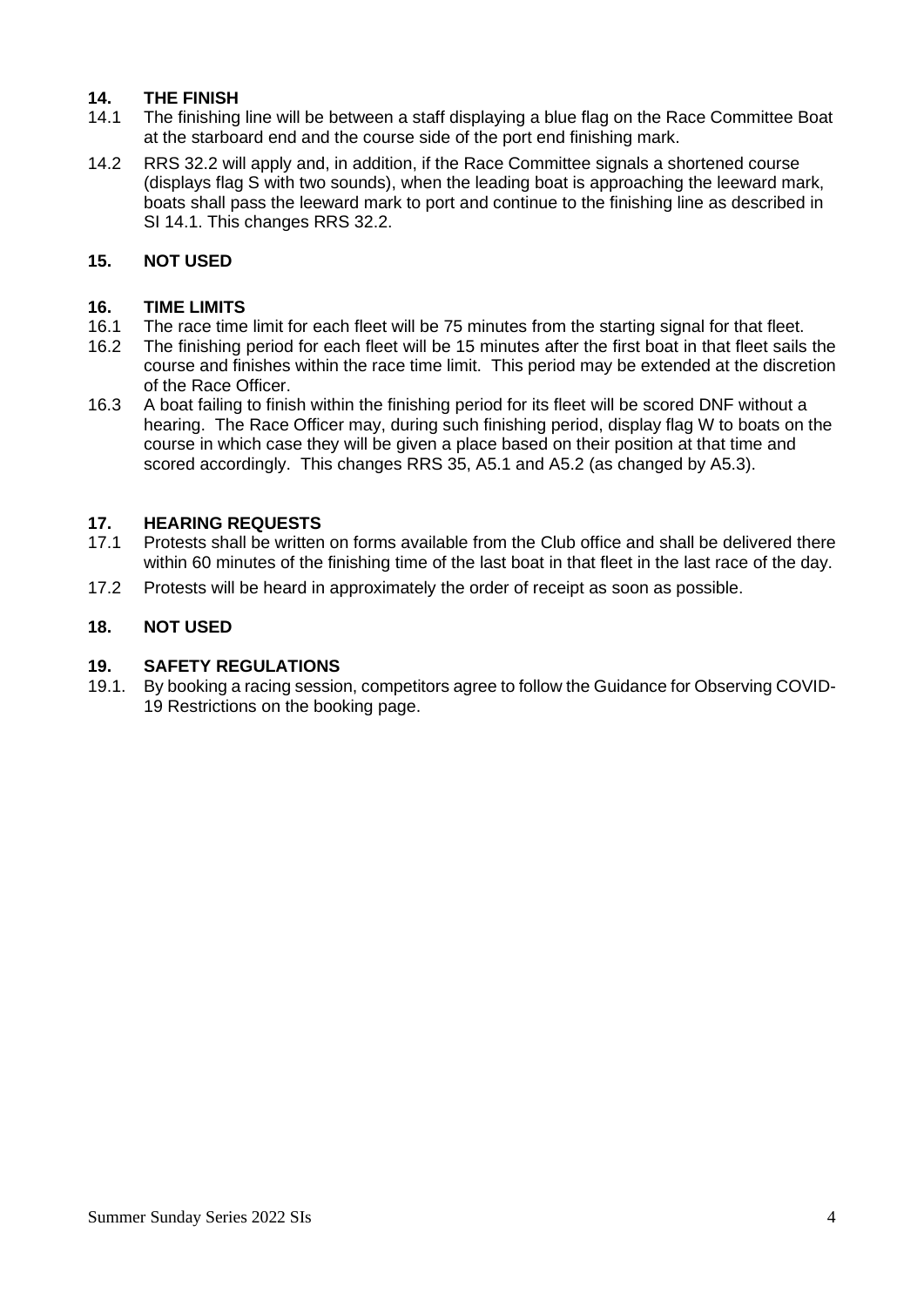#### **Appendix 1**

### **Course J**

**1P – 3P** is round one and subsequent odd numbered rounds.

**1P – 2P – 3P** is round two and subsequent even numbered rounds.